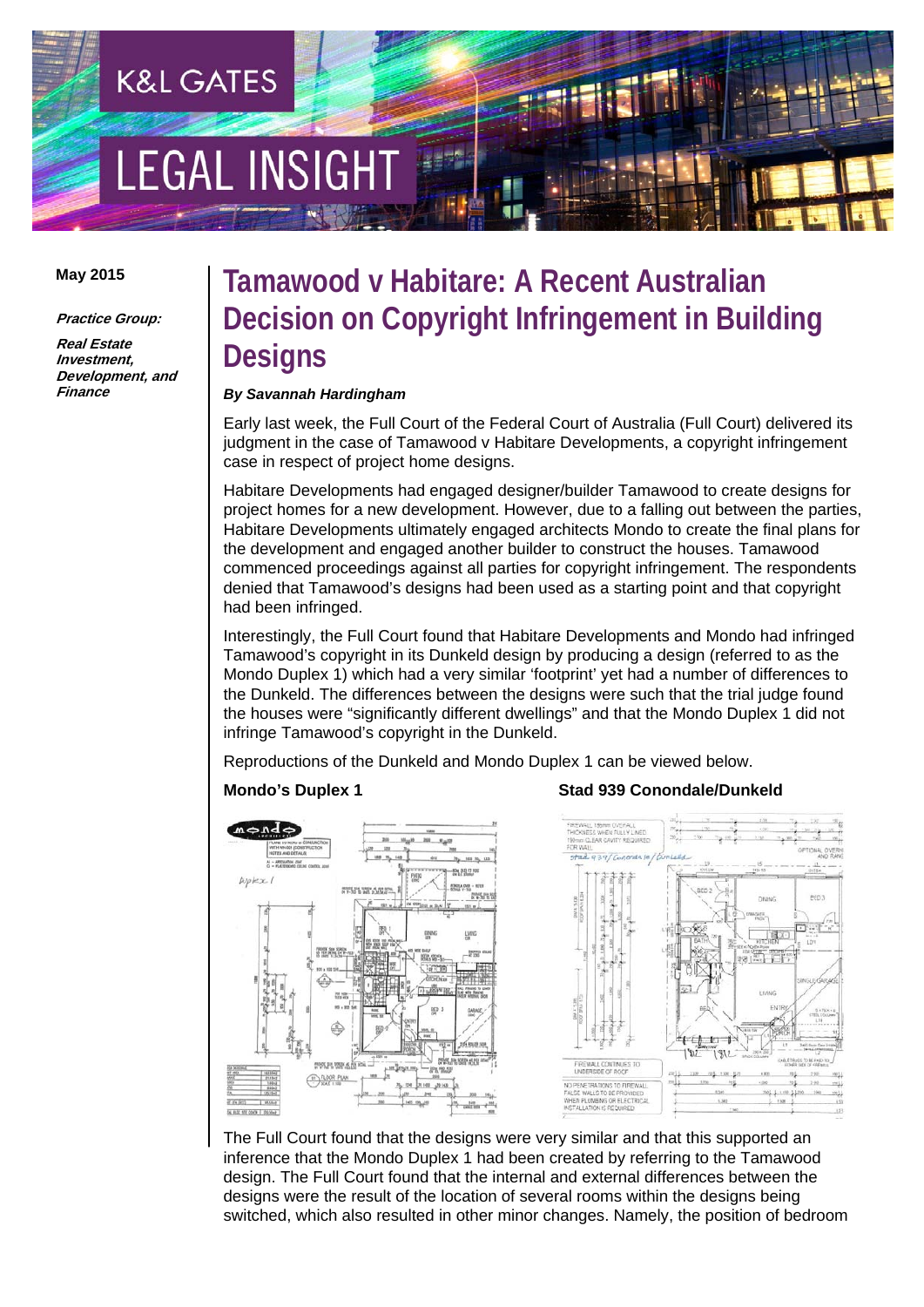### **Tamawood v Habitare: a Recent Australian Decision on Copyright Infringement in Building Designs**

one was swapped with that of bedroom two, and the position of bedroom three was swapped with the living/entry space. The latter difference, in particular, resulted in quite discernible differences between the two designs. Nonetheless, the Full Court (overturning the trial judge's finding) found that a substantial part of Tamawood's Dunkeld design had been reproduced to create the Mondo Duplex 1, and Tamawood's copyright had been infringed.

The Full Court noted that:

"[I]n the mind's eye, to picture the Dunkeld plan, swap over bedrooms 1 and 2 and make a minor adjustment to the bathroom arrangements between those bedrooms, put bedroom 3 to the front of the building in the entry/dining area, and the picture that results is the Mondo Duplex 1. The fundamental relationship between the internal spaces and the exterior of the building is substantially, indeed overwhelmingly, the same."

The Full Court found that the Dunkeld plans could "be seen embedded in the Mondo Duplex 1 plans…Its essential features and substance have been copied", which was enough to support the finding of copyright infringement.

This decision serves as a warning to operators in the building design industry. Even where changes are made to a design that some, like the trial judge, would view as resulting in "significantly different dwellings", copyright infringement can still occur. Therefore, the safe course is not to reference another builder's or designer's work when coming up with new designs.